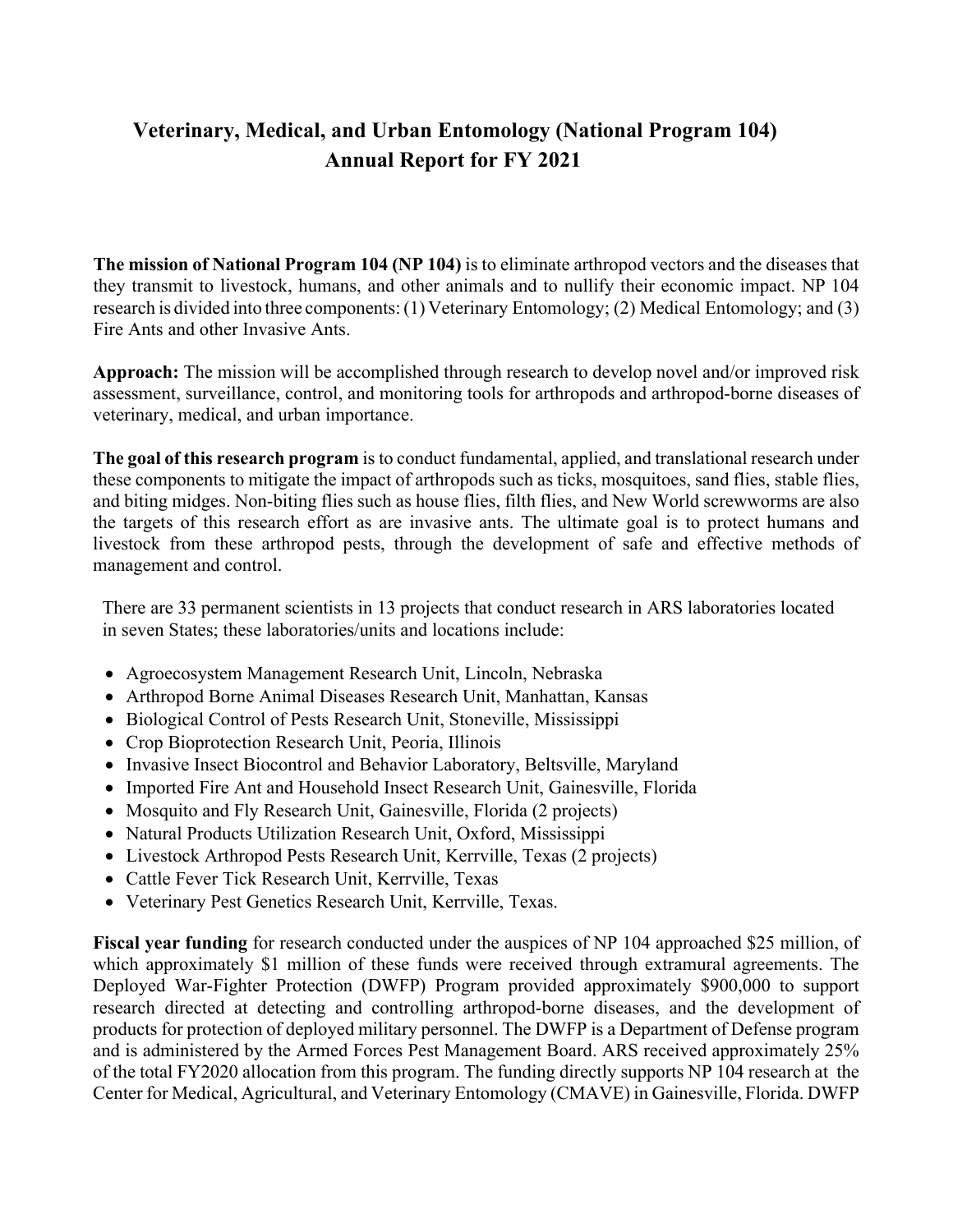funding also supports the Navy Entomology Center of Excellence in Jacksonville, Florida which works in close collaboration with USDA-ARS CMAVE.

**The quality and impact of NP 104 research in 2021** was evidenced by the following researchrelated activities and products:

- o 6 new invention disclosure or patent applications;
- o 4 new Cooperative Research and Development Agreements;
- o 11 new Interagency Agreements; and
- o 4 new Material Transfer and Material Transfer Research Agreements.

**These technology transfer efforts** include the development of better insecticides and insecticide formulations, traps, and repellents. NP 104 scientists work closely with the U.S. Environmental Protection Agency (EPA), as subject matter experts on mosquitoes and ticks, and provide input regarding repellent labeling. In addition, NP 104 personnel provide the USDA Animal and Plant Health Inspection Service (APHIS) with direct research support of the Imported Fire Ant Quarantine, Cattle Fever Tick Eradication Program, and Screwworm Eradication Program.

**Scientists in NP 104 published 115** papers detailing their research findings in a wide variety of peerreviewed journals that cover a diverse range of disciplines. The following are select examples:

- Biology and Behavior Scientific Reports, Journal of Vector Ecology, Advances in Entomology, BMC Biology, Brazilian Journal of Veterinary Parasitology, Data in Brief, Ecology Letters, Entomologia Experimentalis et Applicata, Functional Ecology, Insect Science, Insects, Journal of Agricultural and Urban Entomology, Journal of Animal Ecology, Journal of Bangladesh Agricultural University, Journal of Economic Entomology, Journal of Fish and Wildlife Management, Journal of Insect Science, Journal of Pest Science, Pest Management Science, Scientific Reports, South African Journal of Botany, Southwestern Entomologist, Subtropical Agriculture and Environments, The Journal of Visualized Experiments (JoVE), Veterinary Parasitology, Wetlands Ecology and Management, Zootaxa.
- Biochemistry and Chemistry Journal of Agricultural and Food Chemistry, Insect Science; BMC Genetics, BMC Genomics, Chemosphere, Frontiers in Cellular and Infection Microbiology, Molecules, Natural Product Communications, Phytofrontiers, Toxicon.
- Medicine/Public Health Frontiers in Cellular and Infection Microbiology, Journal of the Florida Mosquito Control Association, Florida Entomologist, Foodborne Pathogens and Disease, Journal of Agricultural and Food Chemistry, Journal of Invertebrate Pathology, Journal of Medical Entomology, Journal of the American Mosquito Control Association, Journal of the Florida Mosquito Control Association, Journal of Vector Ecology, Medical Entomology, Parasites & Vectors, Pathogens, Ticks and Tick Borne Diseases, Vector-Borne and Zoonotic Diseases, Virology Journal, Viruses.

Research results were also communicated in numerous trade journals that target our customer/stakeholder base.

**Internationally,** NP 104 scientists participated in research collaborations with scientists in Argentina, Australia, Brazil, Ecuador, France, Greece, Kenya, New Zealand, Panama, South Korea, United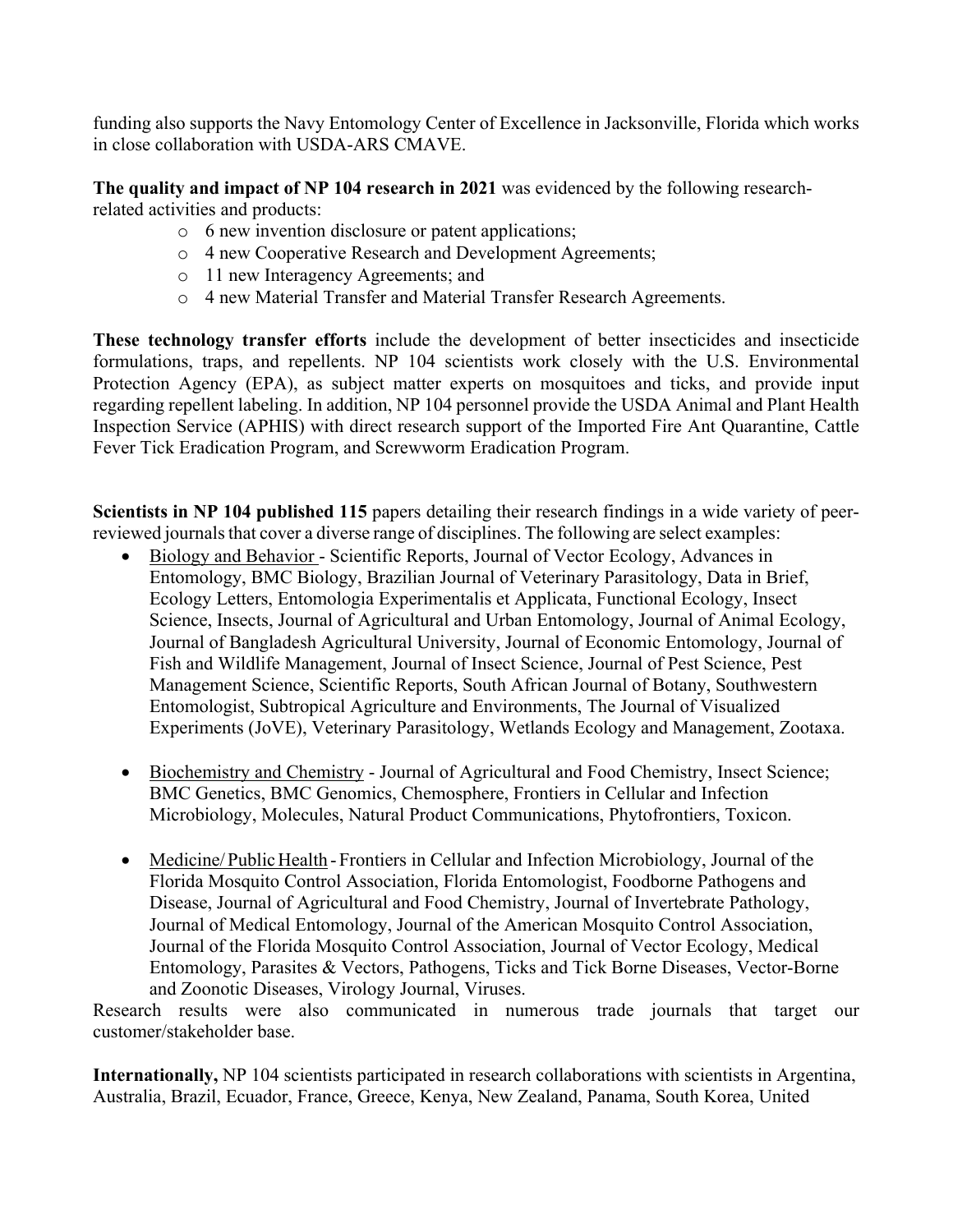Kingdom and Vietnam. These research collaborations allow access to places where many of our invasive species originated, and also increases the depth of our intellectual capital with original ideas from different perspectives. We leveraged the resources at our Overseas Biological Control Laboratories in Argentina, Australia, France, and Greece to make sustained progress in the search for new biocontrol agents and test new control technologies against local pest organisms.

#### **Personnel in NP 104**

#### **The following scientist in NP 104 received a prominent award in 2021:**

**Dr. Jerry Zhu** was selected as a recipient for the Office of Technology Transfer (OTT) Pilot Initiative and received a 2021 USDA OTT Research Initiative Award.

## *Notable Research Accomplishments by Program Components*

### **Component 1: Medical Entomology for the Public and the Military**

Novel spatial insect repellent dispensing devices to protect military troops. ARS scientists in Gainesville, Florida, treated bootlaces with various formulations of spatial insect repellents and tested them under laboratory and semi-field conditions. The treated bootlaces provided effective repellency over 3 meters (approximately 9 feet) in all directions against the yellow fever mosquito, *Aedes aegypti*, for more than 3 months. Additionally, novel tent entrance devices were designed and evaluated under semi-field conditions and provided significant spatial repellency against four mosquito species including three genera that carry disease. The yellow fever mosquito spreads numerous human diseases (dengue fever, chikungunya, Zika fever, Mayaro, and yellow fever) and these repelling devices will help protect combat forces deployed to environments where these mosquitos thrive; they could also protect civilians, if they are marketed for the public.

House flies can harbor SARS-CoV-2 but do not transmit infectious virus. The SARS-CoV-2 virus, which is responsible for the COVID-19 pandemic, is highly contagious and is usually transmitted via the respiratory route or after contact with items contaminated by infected persons. ARS scientists in Manhattan, Kansas, and Kansas State University collaborators evaluated whether house flies could acquire and transmit the SARS-CoV-2 virus. Flies were exposed to SARS-CoV-2-spiked culture media or 10 percent milk substrates and tested for the virus at either 4 or 24 hours after exposure. All flies exposed to the SARS-CoV-2- inoculated media or milk were carrying viral RNA at 4 hours and 24 hours post-exposure. However, the infectious virus was detected only from the flies exposed to virusspiked milk. In a second experiment, flies exposed to SARS-CoV-2 for 24 hours were transferred to a clean container, and no infectious virus was recovered either 4 hours or 24 hours after exposure. These results indicate that in laboratory settings, house flies can acquire and harbor infectious SARS-CoV-2 for up to 24 hours post-exposure but they do not transmit the infectious virus. While house flies likely do not play an important role in SARS-CoV-2 transmission, field-trapped house flies could potentially be used for virus surveillance.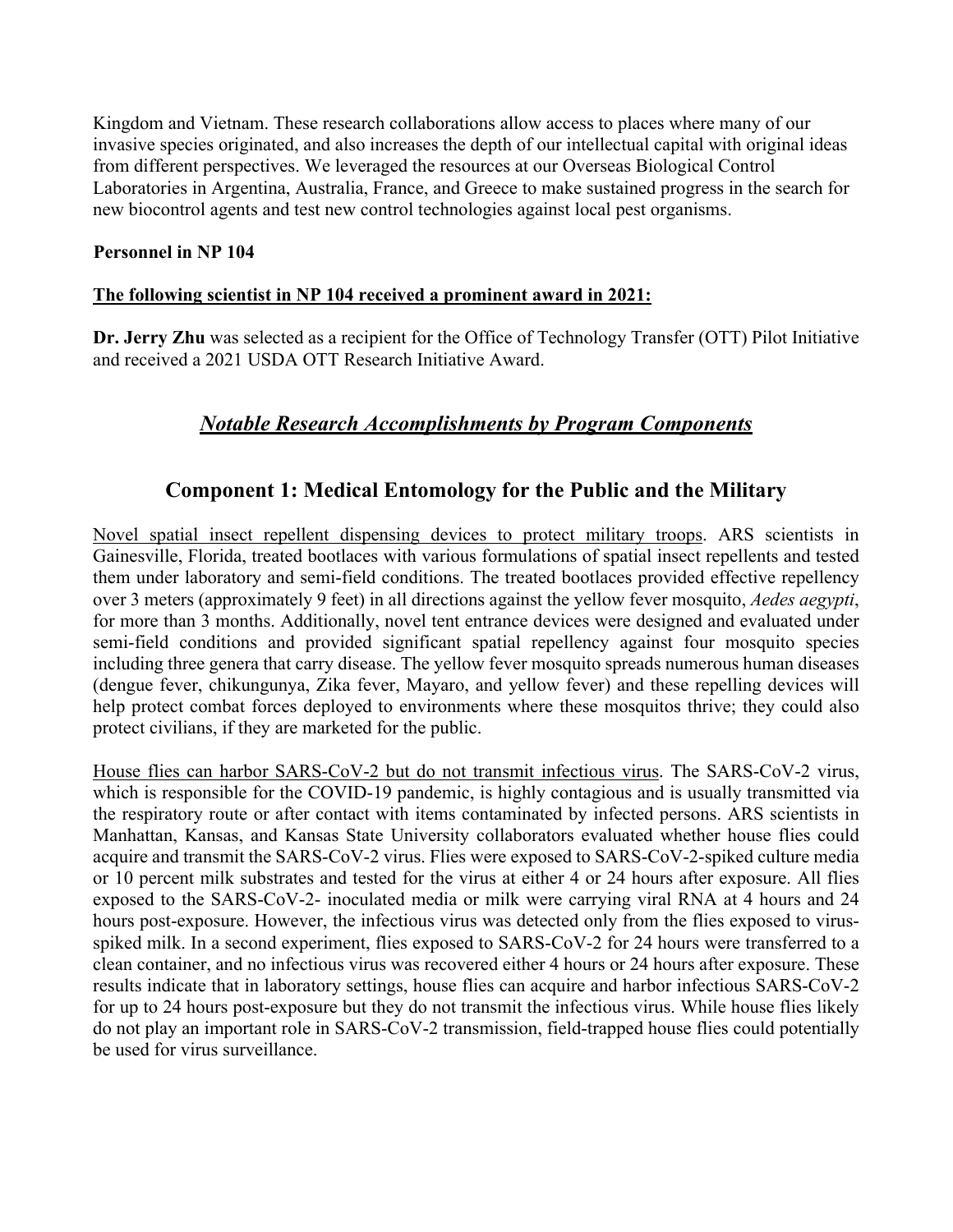Development of coconut oil fatty acids and derivatives as an insect repellent. ARS researchers in Lincoln, Nebraska, and Peoria, Illinois, recently discovered free fatty acids and their derivatives associated with coconut oil can act as strong spatial and contact repellents against various blood-sucking insects, including mosquitoes, ticks, bedbugs, biting flies, and other nuisance pests. The repellent effectiveness of coconut oil fatty acids and derivatives was demonstrated as equivalent to the gold repellent standard "N, N-Diethyl-meta-toluamide (DEET)"; in addition, coconut oil fatty acids and derivatives provide repellency for more than a week. Working together with several small U.S. business companies, ARS scientists are developing commercial products, including repellent-impregnated textiles, to prevent mosquito bites and associated disease transmission.

Artificial sweeteners are harmful to house flies. House fly control is a global problem because of high levels of insecticide resistance. Recent research has demonstrated that flies are killed when they feed on the artificial sweeteners erythritol and xylitol, which are safe for humans and the environment. The reason for their toxicity to insects had not yet been determined. Scientists at Northern Illinois University worked with ARS scientists in Gainesville, Florida, and Manhattan, Kansas, to evaluate several mechanisms designed to clarify how artificial sweeteners induce mortality in house. Results showed that flies consuming artificial sweeteners die from complications caused by excessive regurgitation. This work supports the continued evaluation of safe materials as tools for house fly control where insecticides are no longer effective, or for use in organic production systems.

## **Component 2: Veterinary Entomology**

Attractant-impregnated adhesive stable fly tape. Stable flies are one of the most important arthropod pests of livestock. Stable flies reduce cattle weight gain and milk production which leads to an annual economic loss of more than \$2 billion to the U.S. cattle industry. ARS scientists in Lincoln, Nebraska, have identified novel attractant compounds that can be used with mass trapping techniques to reduce stable fly attacks on cattle. These attractants have been developed with adhesive technologies for stable fly control in feedlots to help cattle producers reduce stable fly infestation levels. A U.S. patent and an international patent application have been filed. A developed prototype product has been tested in the field resulting in improved protection of cattle against biting flies and an 80 percent reduction in cattle stress.

Connecting genes to function in the stable fly. The stable fly is a blood-feeding pest of economic significance to U.S. cattle producers, reducing cattle productivity by an estimated \$2 billion annually. Management of this pest is challenging, and novel methods of targeting stable flies are needed to enhance a producer's ability to suppress fly populations. ARS researchers in Kerrville, Texas, and Manhattan, Kansas, collaborated with scientists from 12 U.S. and three foreign universities to sequence and describe the genome of the stable fly. The team identified gene families involved in stable fly olfaction and vision, blood-feeding, reproduction, and metabolism of pesticide compounds. This important resource is being used to identify and target pathways that are critical to stable fly biology with the goal of developing unique strategies to reduce the burden of these flies on livestock production settings.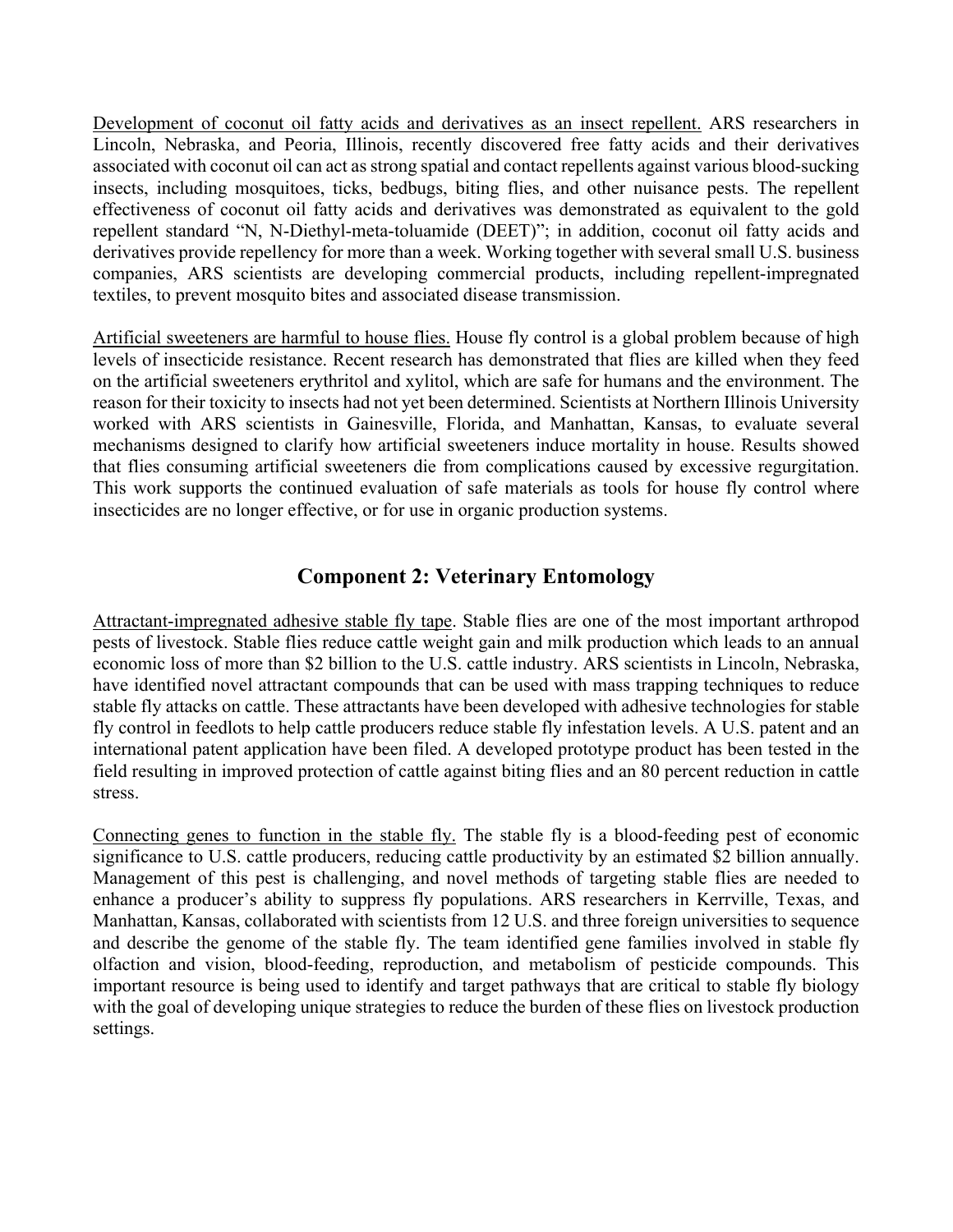Methodology to produce large numbers of irradiated *Aedes aegypti males*. *Aedes aegypti*, commonly known as the yellow fever mosquito, spreads dengue fever, chikungunya, Zika fever, Mayaro, and yellow fever viruses. ARS scientists in Gainesville, Florida, developed a novel methodology to produce tens of thousands of irradiated and sterilized male *Aedes aegypti* mosquitoes for use by mosquito control agencies for release in Sterile Insect Technique (SIT) programs. Male mosquitos do not feed on blood but mate with fertile females who will then lay infertile eggs. These standardized techniques were published and should facilitate the production of irradiated males required for mosquito SIT programs, greatly reducing the need for pesticide use and protecting people from these deadly viruses.

United States populations of the invasive longhorned tick can transmit cattle Theileria. The invasive longhorned tick (*Haemaphysalis longicornis*) has spread rapidly in the eastern United States since its initial report in 2017. In its native range, the longhorned tick is the vector of Oriental Thileriosis which is an economically significant tick-borne disease of cattle caused by *Theileria orientalis*. Persistently infected cattle occur sporadically in the United States, but transmission and subsequent disease do not occur without a vector. ARS scientists in Pullman, Washington, and Beltsville, Maryland, infected cattle with an isolate of *T. orientalis* collected from a Virginia farm and transmitted it via tick-borne transmission to uninfected calves to demonstrate that this invasive tick can effectively transmit the disease. Transmission of *T. orientalis* by longhorned ticks represents a significant threat to the U.S. cattle population. The westward spread of longhorned ticks into areas where persistently infected cattle are present may lead to disease outbreaks and result in severe economic burdens on cattle producers. These results provide valuable information for U.S. cattle producers and reinforce the need for continued surveillance and enhanced control measures for this invasive tick.

Remotely operated nematode sprayers provide non-chemical control of cattle fever ticks. Cattle fever ticks (CFT) threaten U.S. animal agriculture because they transmit the microbes that cause bovine babesiosis, a disease that causes rapid death in cattle. In south Texas, wildlife such as white-tailed deer and nilgai antelope serve as alternative hosts for CFT, complicating efforts to eradicate the ticks. A novel technology to treat wildlife infested with cattle fever ticks with parasitic microscopic roundworms or nematodes was successfully tested and shown to be effective. ARS scientists in Edinburg, Texas, worked closely with the Animal and Plant Health Inspection Service-Veterinary Services and ranchers in South Texas to conduct large-scale field tests of a nematode sprayer to eradicate CFT on free-ranging nilgai antelope. More than 100 sprayers were deployed to apply nematodes (Nemasys-R, BASF Co.) across more than 5,000 acres as the nilgai moved through fence crossings. Treated nilgai were found to be infested with significantly lower numbers of cattle fever ticks than non-treated nilgai.

#### **Component 3: Fire Ants and Other Invasive Pest Ants**

Invasive ant queens are fertile year-round. The tawny crazy ant is an invasive ant that is spreading in the southern United States. The control of invasive ants requires an understanding of their biology to develop efficient methods of control, such as strategically applying ant baits to eliminate queen ants which are vital to the survival of ant colonies. Previous research indicated that groups of tawny crazy ant queens congregated within nests during the winter, but eggs and immature ants were not being produced. However, monthly examinations of tawny crazy ant queens by scientists in Gainesville, Florida, determined that the queens' ovaries contained eggs year-round and over 80 percent of the queens were mated. These results indicated that despite having mature eggs, egg laying was not